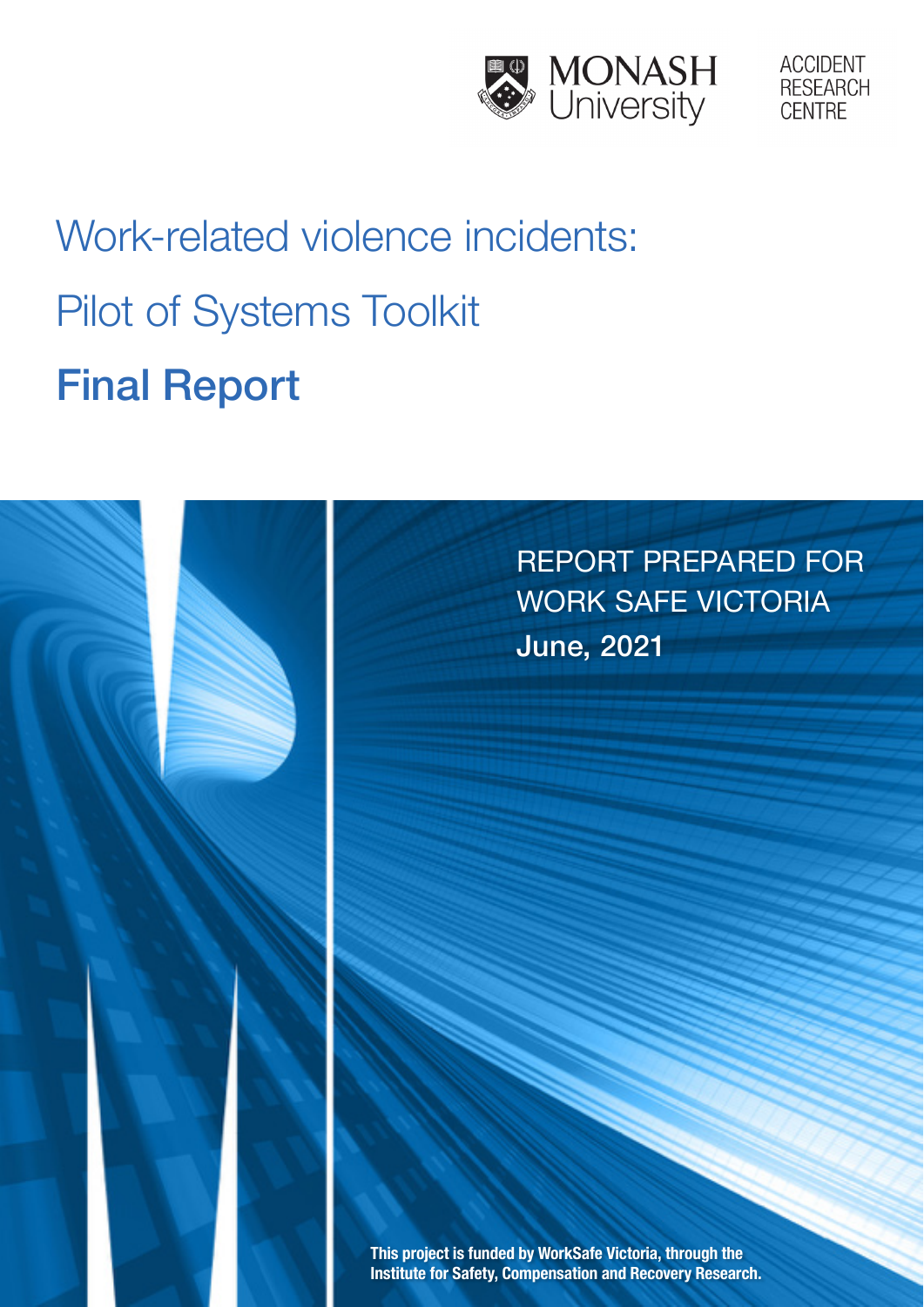# INTRODUCTION

The Victorian Government recently released a Guiding Principles document (May 2019) to aid the prevention and management of work-related violence (WV) within the Victorian Public Service [1]. Whilst these principles provide some quidance to employers, they are limited in identifying and responding to the system of factors likely to impact the management and prevention of WV. A systemsthinking approach is required as a first step to better understand these incidents, review and revise existing risk controls and to develop feasible and practicable control measures. The Monash University Accident Research Centre (MUARC) in collaboration with the City of Greater Dandenong (CGD) and WorkSafe Victoria (WSV) aimed to develop a prototype 'systems-thinking' tool to review and revise control measures to prevent and manage WV in Victorian City Councils.

This report presents a brief summary of (i) the key findings of the stages of the project and (ii) the pilot application of the tool with three case study incidents within CGD. A more detailed analysis of the findings will be presented in forthcoming peer review journal papers.

## **Stage one:** Development of the WV tool

The WV incident review tool was developed through a co-design process with key stakeholder representatives from MUARC, WSV and Victorian City Councils. Three stages were involved in the development of the tool including:

|   | × |
|---|---|
|   |   |
| ╲ |   |
|   | ۰ |
|   |   |

A systematic review of the literature to identify factors associated with WV

2 workshops with representatives from 5 Victorian City Councils to supplement the risk factors identified in the systematic review

Development of a classification scheme that represented the factors contributing to the risk of WV

The objectives of this proposed project were to:



Develop a prototype 'systems-thinking' toolkit for investigating WV incidents



Pilot the application of the prototype toolkit for guiding a systems-thinking investigation of WV incidents within CGD

The framework underpinning the classification scheme was based on a systems-thinking accident analysis method, Rasmussen's (1997) Accimap technique, as well as WorkSafe Victoria's guidance material on the review and revision of risk controls. The project adopted key methodological and theoretical components of the successful 'Patient Handling Injury Review of Systems' (PHIRES) project to improve the efficiency of the prototype development stage. The following describes each of the stages involved in the development of the WV tool.

The end goals of the project were to:

Provide CGD and other City Councils across Victoria with a standardized process for reviewing and revising risk controls following the report of a WV incident.



Help WSV and the Victorian City Councils to identify strategic interventions to drive systemic change required to prevent WV.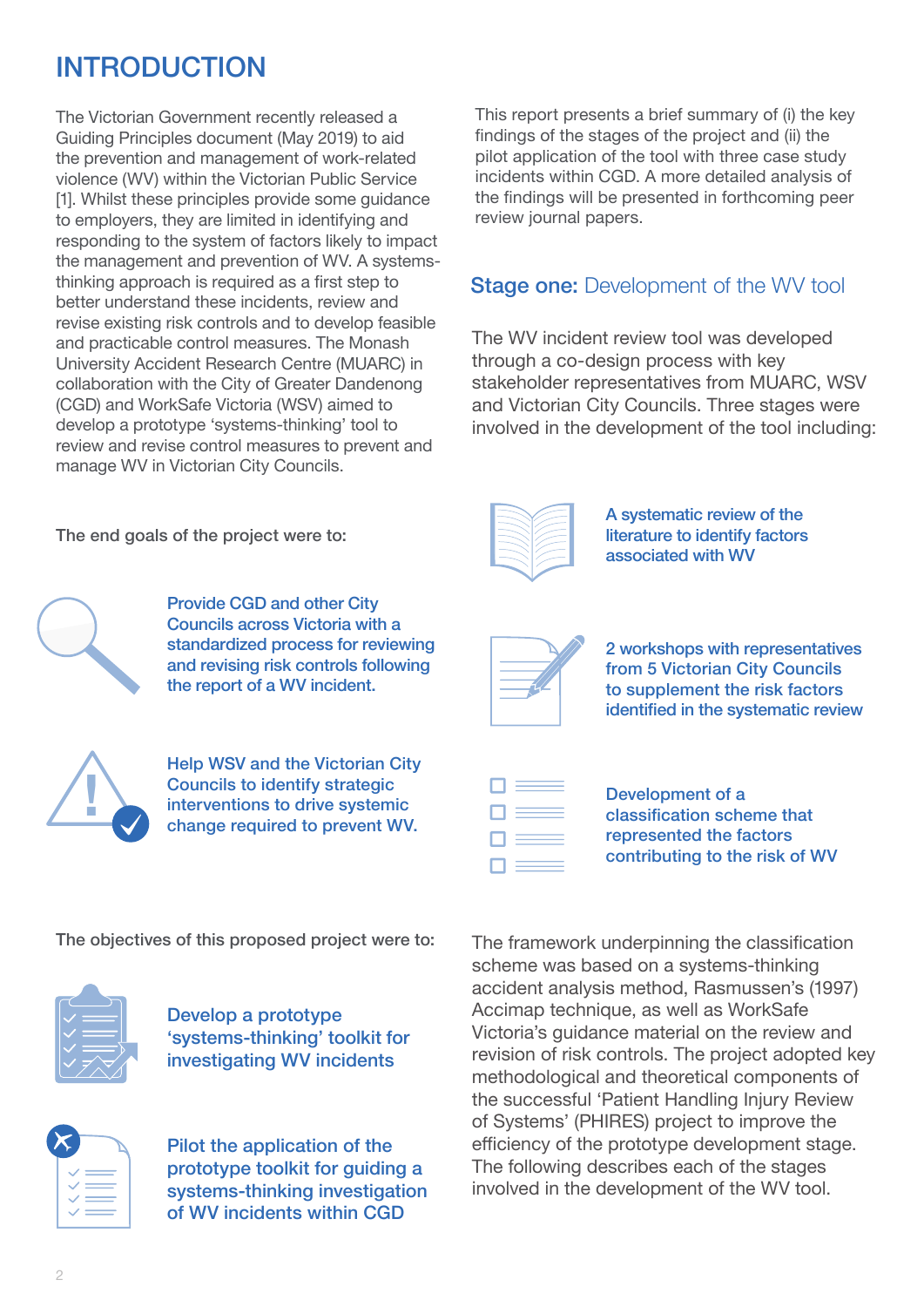## Systematic review

A systematic review of the literature was undertaken to identify risk factors associated with WV. The information gained from the review informed the first step in the development of the classification scheme. The systematic review search terms covered the primary context of workplace, the outcome (i.e. violence / aggression), and design-related terms to limit scope (e.g. risk factor, model, cause predictor). The search was restricted to papers published from 2010 – present and covered 6 databases, including Medline,

PubMed, and PsycINFO. The systematic search identified over 1200 articles, which, following the removal of duplicates, came down to 757 records (Figure 1). These records underwent abstract screening, applying the eligibility criteria, which limited the literature scope to: an adult population (over 18 years), papers identifying one or more risk factors for WV/aggression, studies involving the workplace setting only, and relevant research designs (i.e., experimental designs, excluding qualitative only and opinion pieces).



Figure 1: Preferred Reporting Items for Systematic Reviews and Meta-Analysis (PRISMA) flow chart of systematic search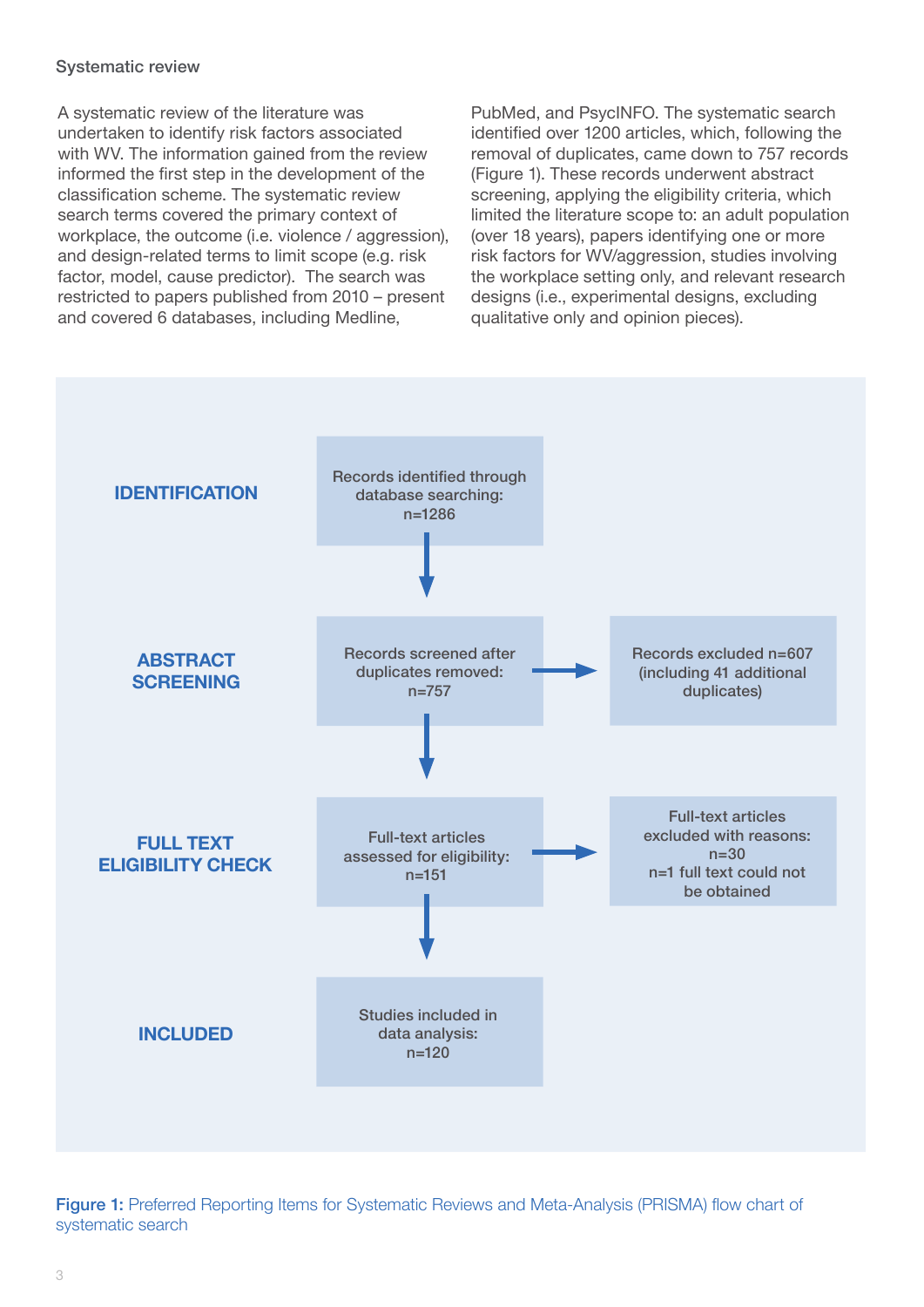Table 1 presents a breakdown of the industries represented in the studies identified in the systematic review. The highest represented

industry sector was Healthcare (n=82 articles), with 47 of those being hospital-based, and an additional two articles from the emergency services.

## **Table 1:** Industry sectors represented across final sample of articles (n=120)

| <b>INDUSTRY SECTOR</b>                       | <b>NUMBER OF ARTICLES</b>                                                                   | $\frac{0}{0}$ |
|----------------------------------------------|---------------------------------------------------------------------------------------------|---------------|
| <b>Healthcare</b>                            | 82 studies (47 hospital-based, 13 emergency<br>medicine, 12 community health, 7 psychiatry) | 68.3%         |
| <b>Education</b>                             | 9 studies                                                                                   | 7.5%          |
| <b>Aged cared</b>                            | 4 studies                                                                                   | 3.3%          |
| <b>Human/social services</b>                 | 4 studies                                                                                   | 3.3%          |
| <b>Public sector/civil service</b>           | 3 studies                                                                                   | 2.5%          |
| <b>Emergency services</b>                    | 2 studies                                                                                   | 1.7%          |
| <b>Other</b>                                 | 2 studies (maritime, taxi service)                                                          | 1.7%          |
| Not specific to a given sector<br>14 studies |                                                                                             | 11.7%         |

## Findings of the systematic review

Each individual risk factor identified in the systematic review was mapped onto the relevant level of an adapted version of Rasmussen's risk management framework [2] (Figure 2). The results identified that the highest proportion of risk factors were identified at the frontline staff level (e.g., client: behavioural characteristics; client expectations; staff experience / exposure), followed by the Operations Management (e.g.,

work systems: training; work scheduling: shift work) and Governance and Administration (e.g., management systems: incident reporting system; leadership: reporting culture) levels. This was followed by the Equipment and Surroundings level (e.g., offsite environment such as urban, crowding), and the least number of factors at the Government Regulators and External Influences level (e.g., political climate).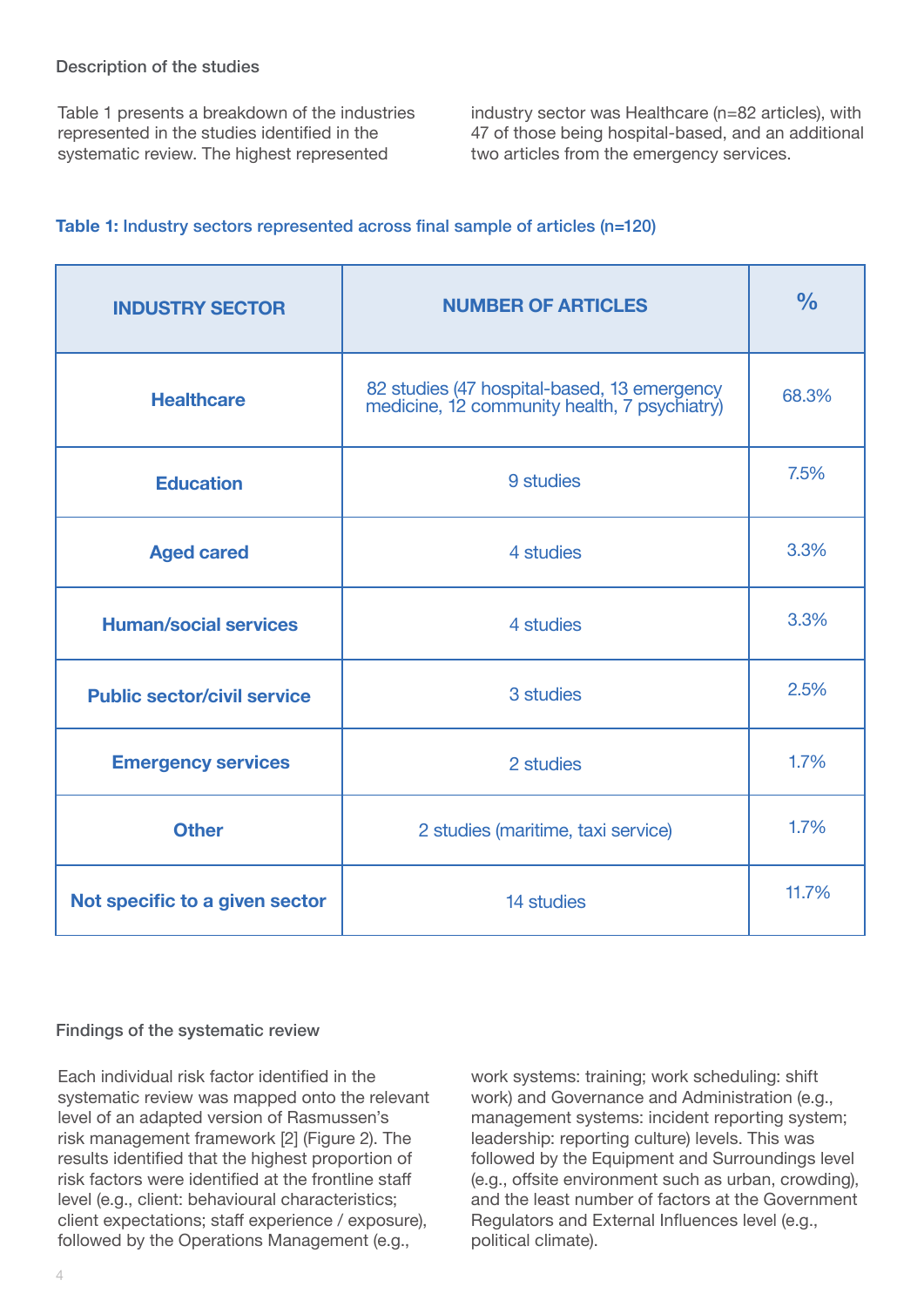Figure 2: Percentage of risk factors identified by the systematic review at each of the 5 levels of an adapted version of Rasmussen's risk management framework.



*Following mapping each risk factor identified across the 120 studies, the number of risk factors within each of the 5 levels of the framework was tallied. The percentage at each level was derived based on the total number of risk factors identified overall.*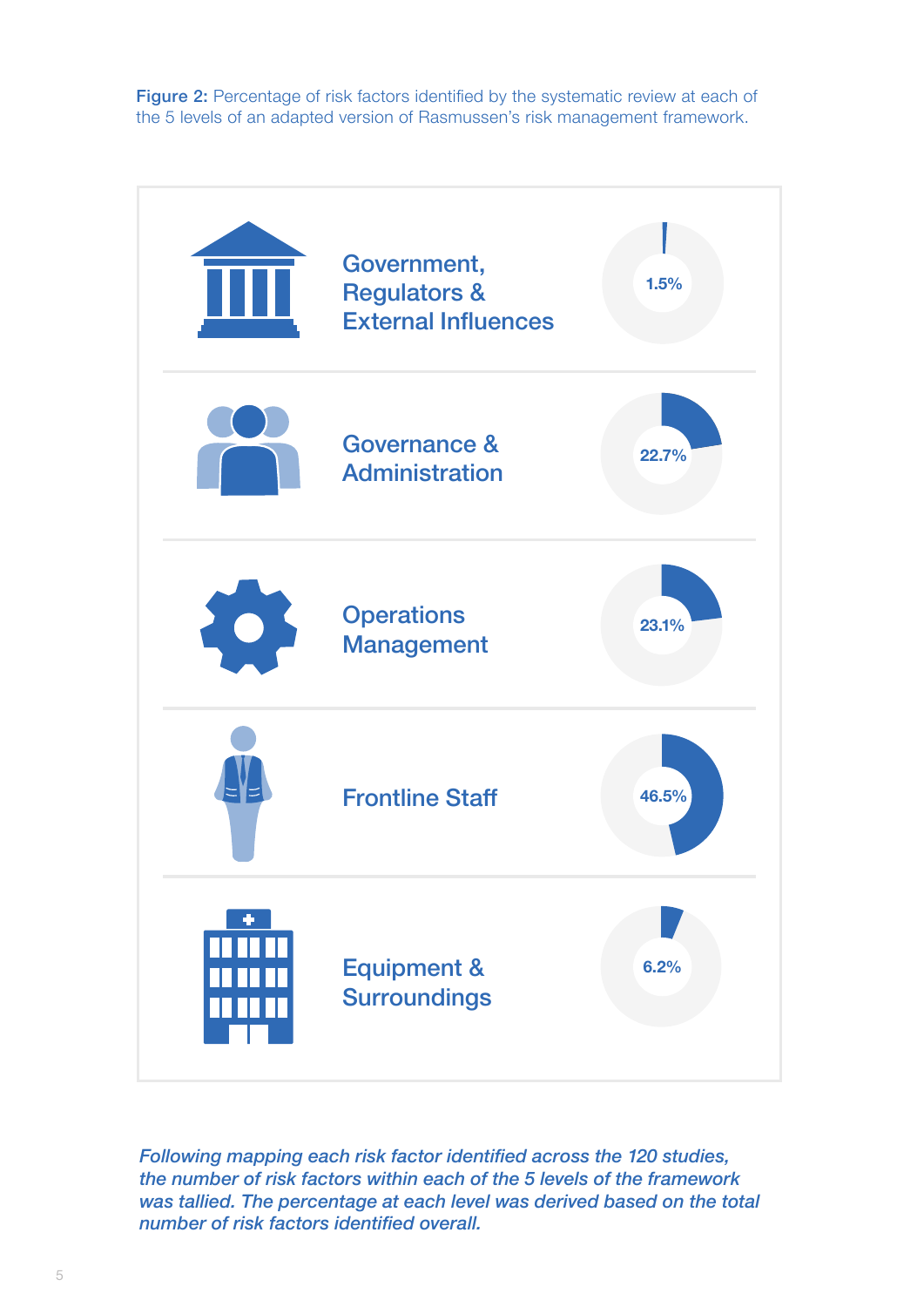## Workshops with key stakeholders

Two workshops were undertaken with Victorian City Councils and WSV representatives. The first workshop was held in November 2020 and involved nine OHS representatives across five Victorian City Councils, representing a variety of demographic and urban /regional areas. The purpose of the workshop was to:



Identify and refine risk factors relevant to WV incidents, beyond those already identified in the systematic review.

|                                                                                                                                                                              | the control of the control of the control of the control of the control of the control of |  |
|------------------------------------------------------------------------------------------------------------------------------------------------------------------------------|-------------------------------------------------------------------------------------------|--|
| the control of the control of the control of the control of the control of the control of<br>the contract of the contract of the contract of the contract of the contract of |                                                                                           |  |
| the control of the control of the control of the control of the control of the control of                                                                                    |                                                                                           |  |

Contextualise the wording of the risk factors to the Victorian City Council setting.

The workshop generated significant discussion and resulted in a list of actions / recommendations to inform refinement of the list of factors contributing to WV in Victorian City Councils. The first workshop acknowledged that City Council employees often work offsite in communities that are socioeconomically and culturally diverse. Therefore, the Equipment and Surroundings level saw some relevant changes to reflect this (see Figure 3). Reporting from media, social media and community attitudes were also added to the 'Government, Regulators and External influencers' level and Management systems: incident reporting system, Resources: time allocation to training and security, and Leadership: reporting culture were also added to 'Governance & Administration' (Figure 3).

The second workshop was attended by the same group of representatives from Victorian City Councils and WSV, with the purpose of gaining final feedback of the WV risk factors. This workshop resulted in only a few minor revisions to the list of the risk factors, including for example the differentiation between types of offsite environments, with a residential versus commercial/ industrial distinction included (Figure 3).

## Development of the classification scheme

The risk factors identified in the systematic review and through consultation with key stakeholders in the workshops were consolidated and illustrated at each level of the adapted version of Rasmussen's risk management framework. The final product was a classification scheme of risk factors associated with WV in Victorian City Councils (see Figure 3).

## **Stage two: Pilot application of the WV tool**

Stage two involved piloting the application of the prototype toolkit for guiding a systems-thinking investigation of WV incidents within CGD.

## Context of the City of Greater Dandenong

Greater Dandenong has an estimated 175,000 people in 2021 and is the most culturally diverse municipality in Australia, with residents from 167 birthplaces globally. Well over half (64%) of its population is born overseas, and 61% from nations where English is not the main spoken language. One in seven residents (13%) has limited fluency in English, which is four times the metropolitan level. Greater Dandenong is also ranked as the second most socio-economically disadvantaged municipality in Victoria. Other statistics place Greater Dandenong at a disadvantage with respect to the unemployment rate (approx. 10.2% and the highest in Victoria), percentage of the population living with a severe or profound disability, and crime with offences significantly higher than metropolitan Melbourne for violent offences, property offences and drug offences, despite a decline in the past four years. Note that the crime rates vary widely within the Greater Dandenong Local Government Areas (LGAs). This contextual information is important to consider in the interpretation of the findings of the case studies. It is possible that the data generated from the reports in the case study are representative of City Councils with similar demographics, but they are unlikely to be generalizable across all Victorian City Councils because of the quite profound variability in City Council demographics.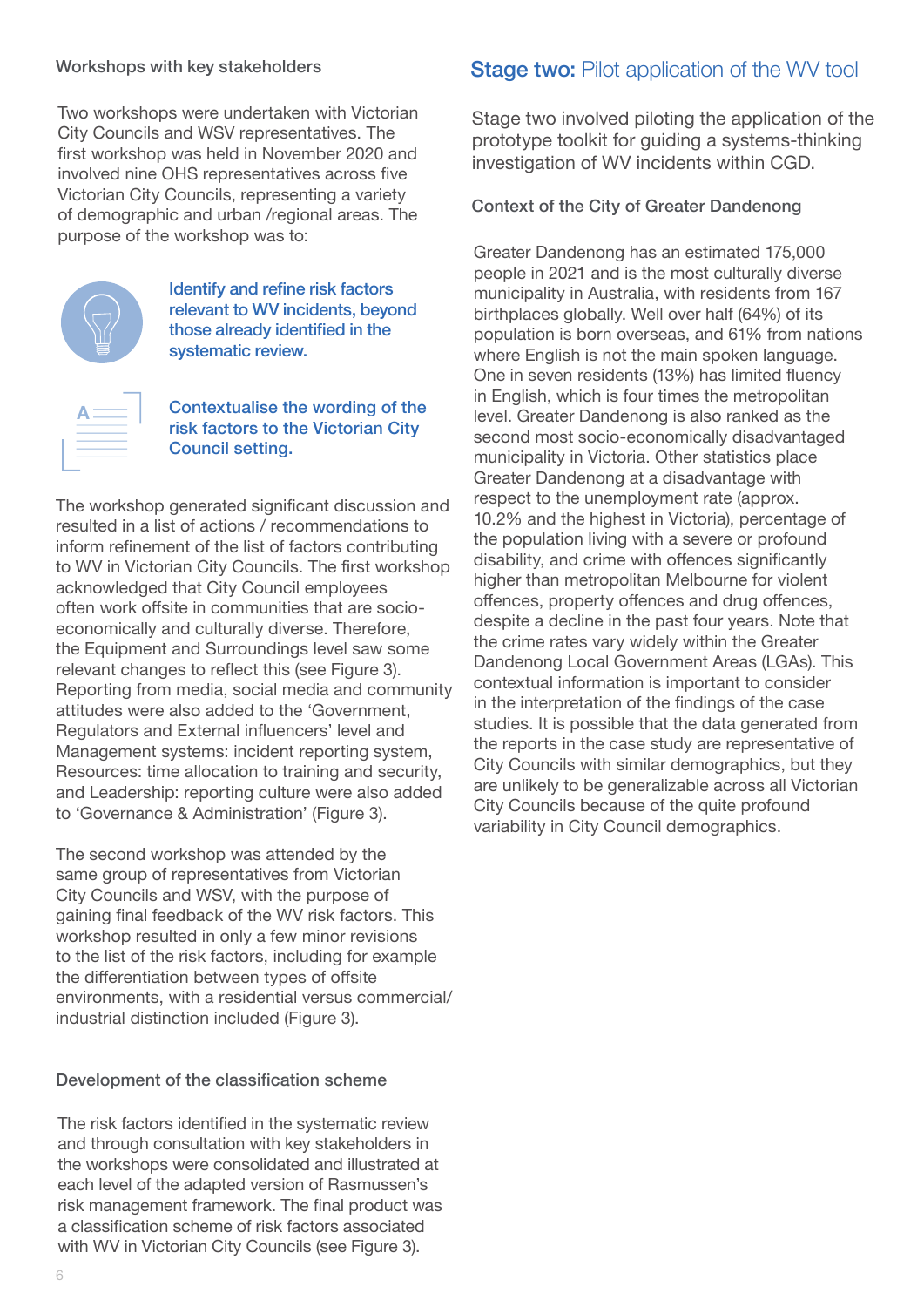## Government, Regulators & External Influences

| • Pandemic planning<br>• Legislation/regulation<br>• Consultants<br>• Political influence<br>• Auditors | <b>GOVERNMENT &amp;</b><br><b>REGULATORS</b><br>• Accreditation standard<br>• Funding and priorities<br>• Guidance material | UNIONS & EMPLOYER<br><b>ASSOCIATIONS</b><br>• Support for OHS<br>· Political agenda | <b>SUPPLIERS</b><br>• Expense/availability of equipment<br>• Equipment standards<br>• Training specialisation<br>• Maintenance schedules | <b>EXTERNAL INFLUENCES</b><br>• Reporting from media<br>• Social media<br>• Community attitudes<br>• Emergency management response |
|---------------------------------------------------------------------------------------------------------|-----------------------------------------------------------------------------------------------------------------------------|-------------------------------------------------------------------------------------|------------------------------------------------------------------------------------------------------------------------------------------|------------------------------------------------------------------------------------------------------------------------------------|
|---------------------------------------------------------------------------------------------------------|-----------------------------------------------------------------------------------------------------------------------------|-------------------------------------------------------------------------------------|------------------------------------------------------------------------------------------------------------------------------------------|------------------------------------------------------------------------------------------------------------------------------------|

- Political influence
- Communication
- Auditing

## Governance & Administration

#### GOVERNMENT & REGULATORS

- Approval and change management
- Consultation
- Human resources
- Policies and procedures
- Risk management
- Safety monitoring
- Technologies
- Incident reporting system
- Security systems • Committees
- 
- Recruitment protocols

## Operations Management

#### **SUPERVISORS**

- Communication
- Support from supervisors
- Co-operation between work areas
- Quality of supervision

#### RESOURCES

- Funding
- Costs
- Time allocation to training
- Awareness campaigns
- Employment arrangements • Mentoring
- 

CLIENT MANAGEMENT

• Client mobility records • Risk Management

• Care Plan

• Security

#### LEADERSHIP

- Safety culture
- Reporting culture
- Senior management commitment
- Communication
- KPls
- Organisational change
- Priorities
- Strategies: Mental health/wellbeing/OHS
- Cultural diversity norms

- Rostering
- Staff numbers • Staff Skills

WORK SCHEDULING

- Time Pressure
- 
- Breaks
- Workload • Time allocation for administration
- Shift work
- Client-staff ratio

OFF-SITE ENVIRONMENT

• Urban/regional • Residential/industrial • Weather conditions • Infrastructure • Crowding

## **Frontline**

#### WORK DESIGN **STAFF**

- Job Control
- Job Demands
- Role conflict
- Role clarity • Lone worker
- Risk perceptions

• Fatigue

• Support from co-workers

• Accepted Practices • Communication • Experience/exposure

- Emotional overload
- Job satisfaction
- Safety compliance

• Furniture • Layout • Lighting • Obstructions • Crowding • Surfaces • Temperature

• Acceptance of diversity

ON-SITE ENVIRONMENT

## FAMILY/SOCIAL

- Behavioural
- Administrative constraints
- Cognitive
- Communication
- •Demands
- Expectations of care/ service provision
- Physical/Mobility
- 
- 

- 
- 
- 
- provision
- 
- Access to social support
- Cultural demographic

**Figure 3:** Classification scheme of risk factors associated with WV in Victorian City Councils

CLIENT/CONSUMERS **SUPPORT** 

- Communication
- Expectations of care
- Demands
- Level of support

#### NON-COUNCIL EMPLOYEES

• Communication

WORK SYSTEMS

• Equipment maintenance • Equipment selection

• Education & development •Role expectations

• Budgets

• Training

- Compliance with policies & procedures
- Experience,
- qualifications, competence • Judgment & decision
- making
- Planning & preparation
- Risk perceptions

Equipment & Surroundings

#### EQUIPMENT

- Availability
- Design

• Storage • PPE

• Maintenance • Suitability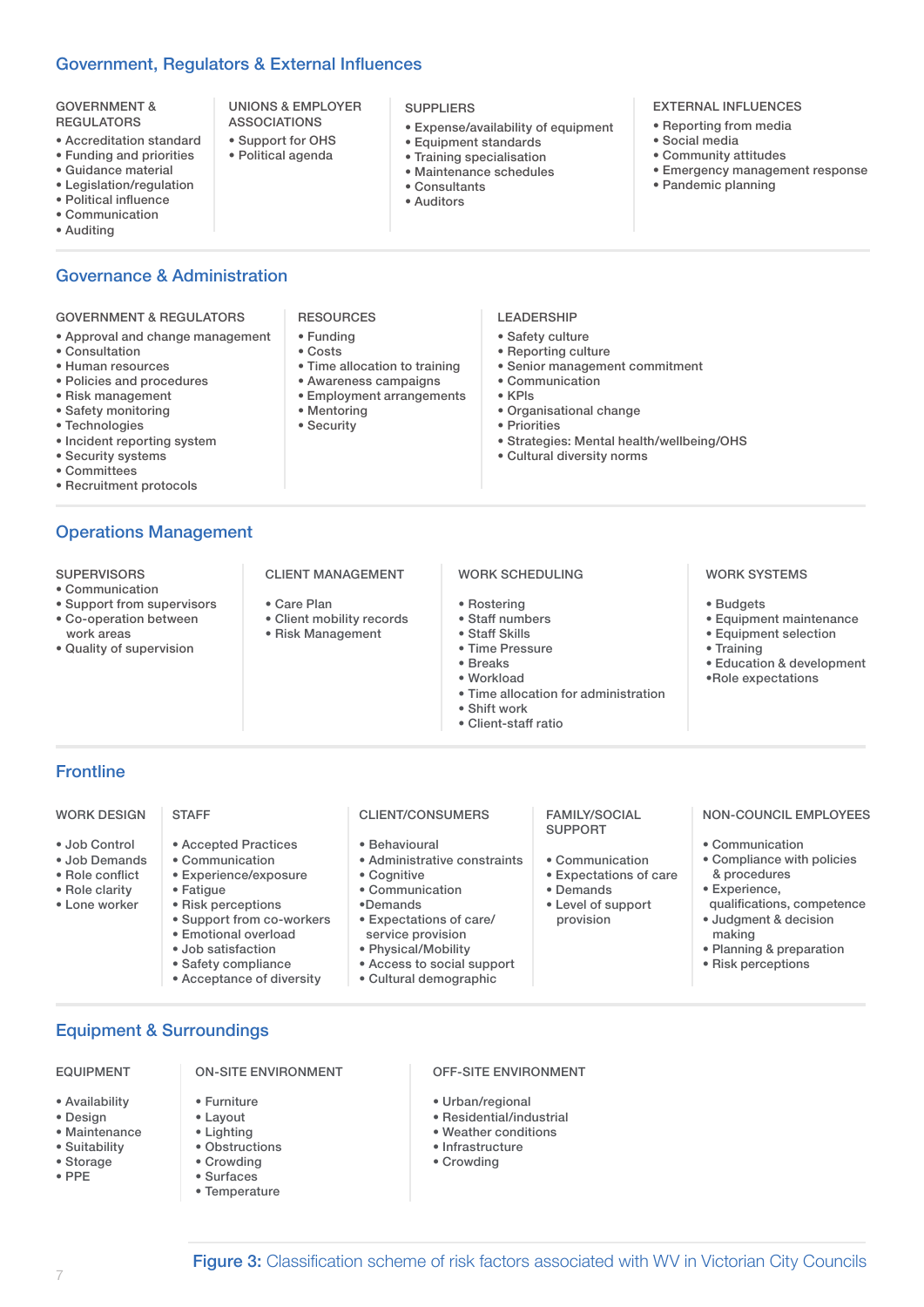### Case studies of WV incidents using the tool

Two key modifications to the existing PHIRES tool were made to contextualise the tool for investigation of WV incidents within Victorian City Councils. The two modifications involved:

|                                   | ____                                                                                                                                                                                                                          |  |
|-----------------------------------|-------------------------------------------------------------------------------------------------------------------------------------------------------------------------------------------------------------------------------|--|
| $\overline{\phantom{a}}$<br>_____ |                                                                                                                                                                                                                               |  |
|                                   | the control of the control of the control of the control of the control of the control of the control of the control of the control of the control of the control of the control of the control of the control of the control |  |

STEP TWO: Modifying the key stakeholder list at each level to align with names and roles relevant within Victorian City Councils

STEP THREE: The classification scheme of risk factors associated with WV in Victorian City Councils was used to guide the end-user in considering factors at each level of the system, relevant to the incident under investigation

Pilot application of the prototype WV tool was undertaken on three WV incidents, reported by workers at CGD. Figure 4 describes the six steps and associated data collection templates used in the investigations. Population of the tool was led by the research team (SN, DS), in partnership with the injured CGD worker and two members of the Risk Management and Safety Unit at CGD.

| <b>PROCESS</b>                                                                                                                                                                                                | TOOI S                         |
|---------------------------------------------------------------------------------------------------------------------------------------------------------------------------------------------------------------|--------------------------------|
| <b>Step 1: Case summary</b><br>Summary of the incident, outcomes for workers,<br>current risk controls and response prior to the review                                                                       |                                |
| Step 2: Identify relevant stakeholders<br>Identify the people to provide information for the review, including<br>frontline staff, operations management, governance or external                              | Data collection<br>template    |
| Step 3: Review of risk controls through consultation<br>Identify the contributory factors to the incident, why the risk controls were<br>ineffective, and whether better practice risk controls are available |                                |
| Step 4: Visual representation of review using Accimap<br>Use the Accimap template to represent the data you've collected<br>and identify overarching themes to formulate your action plan                     | Accimap<br>template            |
| Step 5: Revision of risk controls - internal<br>Identify feasible and practicable actions to prevent workplace violence                                                                                       | <b>Action Plan</b><br>template |
| Step 6: Revision of risk controls - external<br>Identify recommendations for external stakeholders                                                                                                            | Recommendations<br>Template    |

Figure 4: Overview of the WV incident review process, including development of the Accimap (Step 4)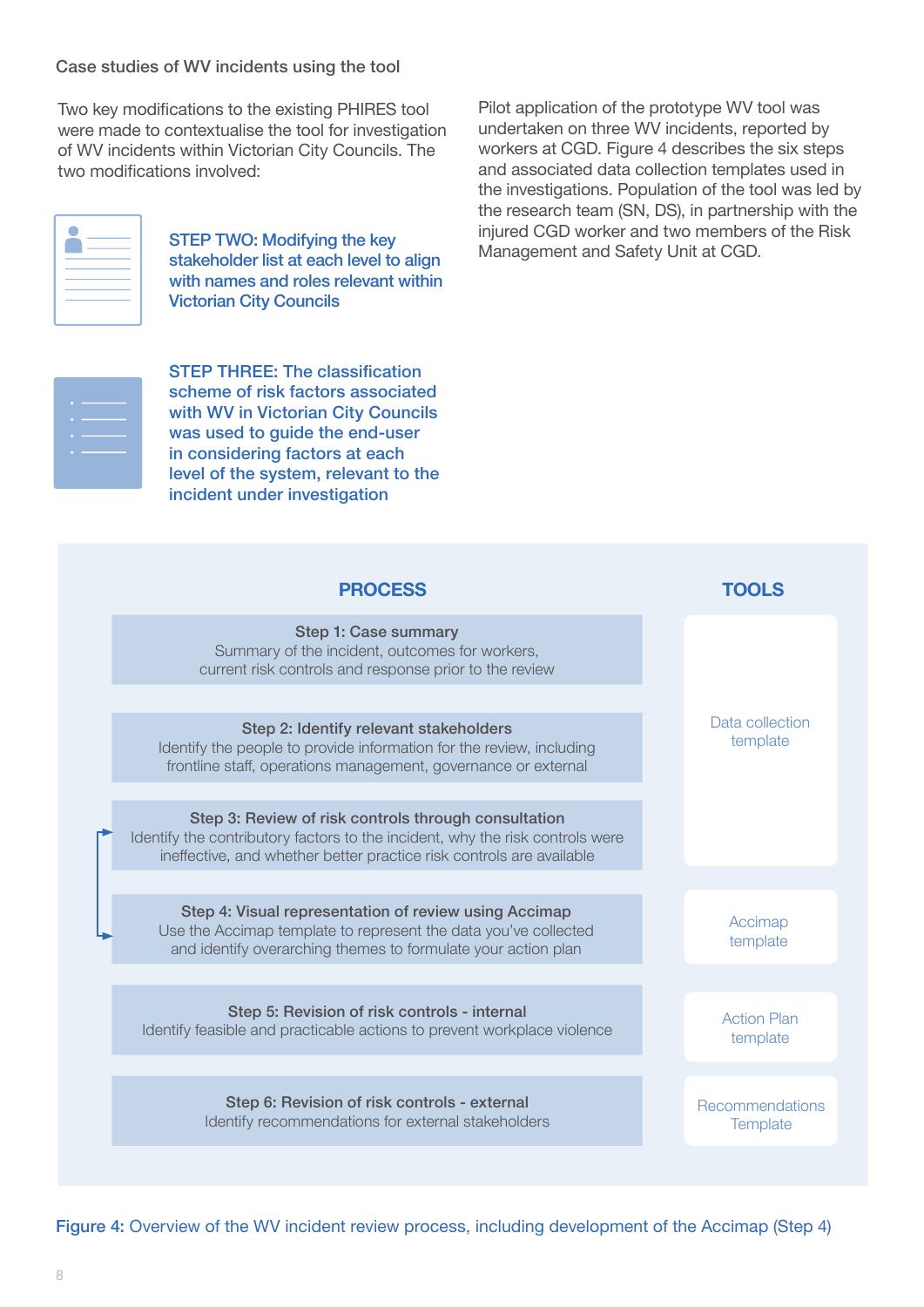## HIGH LEVEL CASE STUDY DESCRIPTION

Case Study one involved a parking officer employee who was verbally abused and intimidated after issuing a fine that occurred while the CGD employee (female parking infringement officer) was on foot patrol at the local market.

Case Study two involved a female in-home community care provider employee who was sexually harassed while performing her normal fortnightly duties within a client's home.

Case Study three involved a female CGD employee in Regulatory Services who received a (repeated) abusive phone call from a member of the public who had received a fine. This type of incident happens on a regular basis for this CGD employee and member of her team.

 *\*Pilot application of the WV toolkit for each of these three WV case studies is presented in Appendix A-C.* 

Of note, the three WV incidents covered a range of roles across the City Council. While none of these roles were gender-specific, it is likely to be no coincidence that the three incidents were experienced by female City Council employees. Work-related gendered violence is defined as "any behaviour, directed at any person, or that affects a person, because of their sex, gender or sexual orientation…. that creates a risk to health and safety".1 There were gendered violence characteristics in all three of the incidents. For example, the incident experienced by the female regulatory office employee (case study 3) was likely exacerbated by her gender. The fourth time the client called back his call was escalated to the employee's supervisor (a male). Once put through to the male staff member, the caller was very polite and accepted the decision not to withdraw the infringement.

## OVERVIEW OF THE FINDINGS OF THE CASE STUDIES

Overall, pilot application of the WV tool provided evidence that the tool helped guide a systemsthinking investigation of incidents. This conclusion was evidenced by the:

*Complex system of factors identified within and across levels of the system. Each of the case studies identified factors contributing to the WV incident across all five levels of the system. There was also a significant number of factors identified at the higher levels of the system. It should be noted that these factors would not have been identified using a traditional (i.e., linear) approach to investigations.*

*Accimap method (Step four), illustrating the complex network of factors that contributed to the incidents under investigation. To illustrate, relationships were identified between factors within and across levels of the system for all three reports.*

*Actions generated that promoted the review and revision to risk controls and identified a role and responsibility for key stakeholders, both internal to CGD and external (e.g., WSV). For example, the highest number of actions identified the review and revision of controls at the 'Governance and Administration' level through strategies such as demonstrating a commitment to employee safety and wellbeing and improving safety culture and improving management systems to facilitate more effective incident reporting and analysis.*

These findings provide evidence that the prototype WV tool is an effective method of help guide a systems-thinking investigation.

<sup>1</sup> https://www.worksafe.vic.gov.au/work-related-genderedviolence-including-sexual-harassment